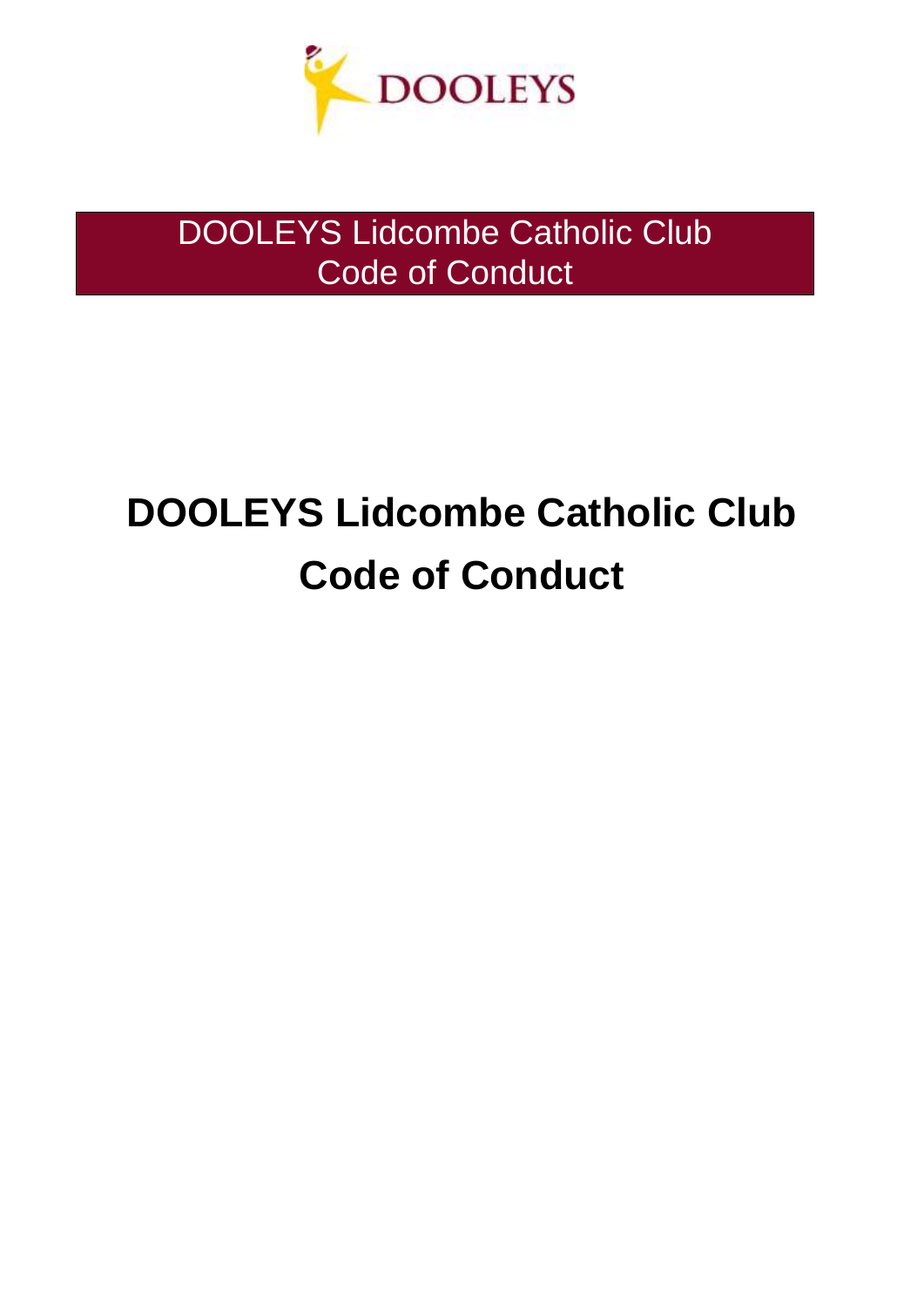

### **Contents**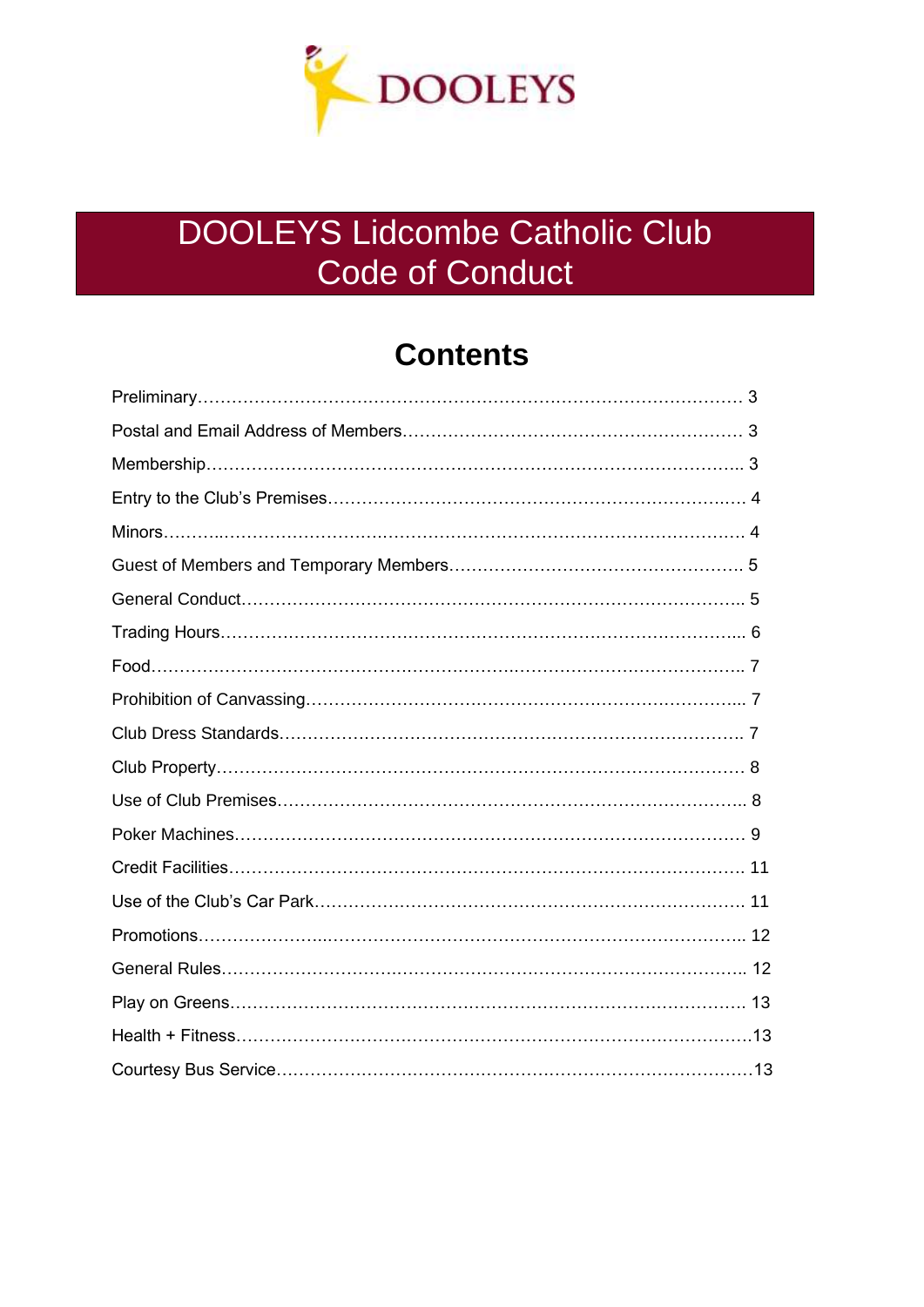

### **Preliminary**

This Code of Conduct is to outline the expected boundaries and requirements of behaviour and actions of Members and Guests when accessing any DOOLEYS Lidcombe Catholic Club property or venue. In the event of any dispute or inconsistency within the Code of Conduct, the Clubs Constitution shall prevail.

Any Members acting contrary to the Code of Conduct or Constitution may be asked to leave the premises, and be reprimanded, suspended or expelled from membership.

Any Guests acting contrary to the Code of Conduct or Constitution may be asked to leave the premises and refused entry and access to all DOOLEYS Lidcombe Catholic Club properties and venues.

### **1. Postal and Email Address of Members**

1.1 It is the responsibility of the member to advise the Club of any change of postal or email address as it occurs.

### **2. Membership**

- 2.1 The Club at any time may require cooperation from a member to better identify the member or verify the member's identity. A member must promptly cooperate with any request and duly respond.
- 2.3 Every applicant for membership and every member agrees to be photographed by the Club and to have that photograph displayed on their membership card.
- 2.4 Members must provide personal identification and verification documents and records (including photographic identification and proof of age), as the Club may require, and allow the Club to take copies.
- 2.5 Each member agrees to renew the photograph on his or her membership card at the time of renewal of membership if requested.
- 2.6 The Club will only collect, use and disclose photographs or CCTV images of members in accordance with the Club's privacy policy, and the relevant legislation governing the collection, use and disclosure of such imagery.
- 2.7 The rights of members are not transferable. A member shall not transfer, lend or otherwise provide another person with their membership card for the purpose of gaining admission to the Club or accessing the rights and privileges associated with their membership.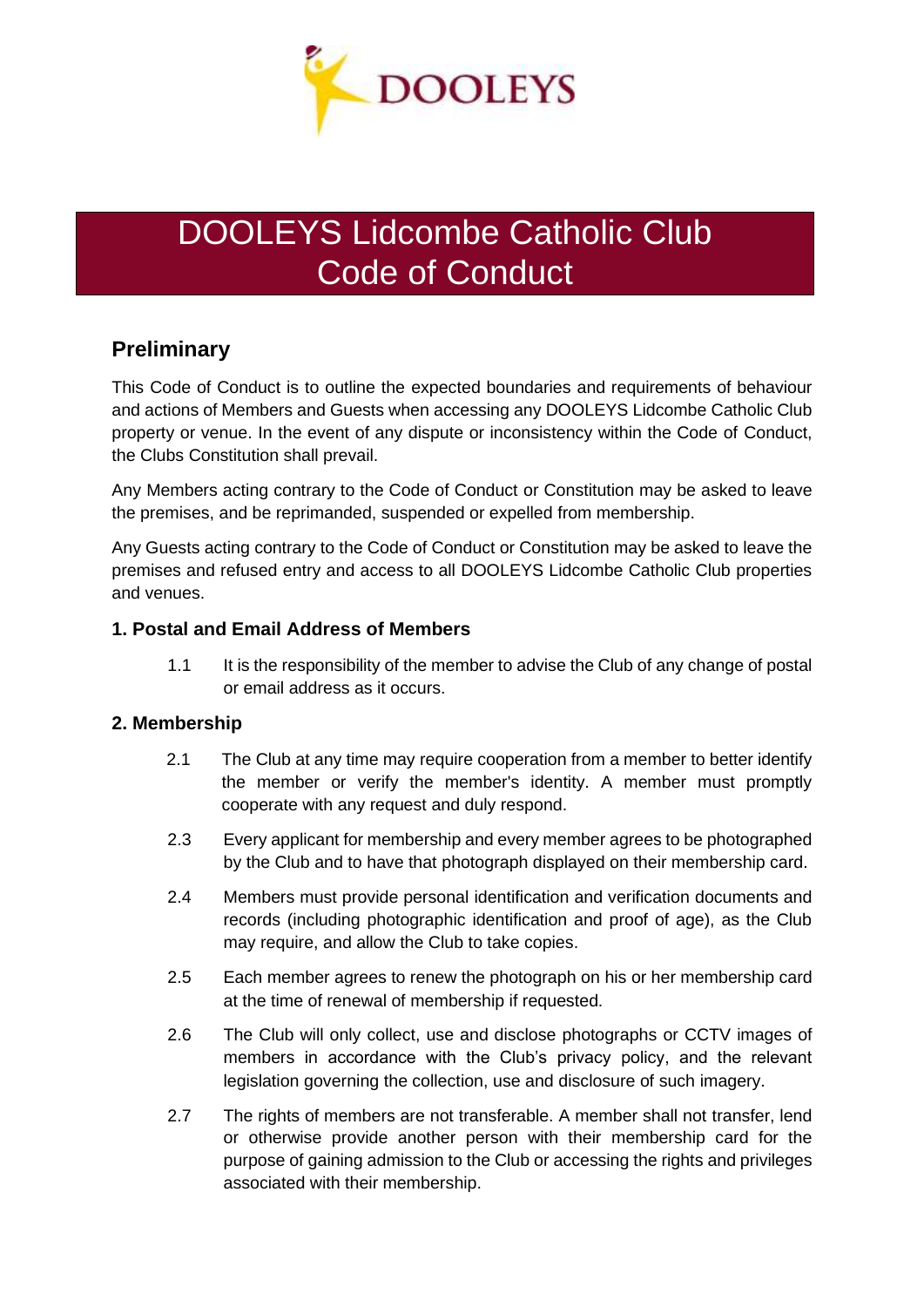

- 2.8 Any member who is suspended from the Club must submit their membership card, which will not be returned to the member until the charge is heard and/or during any period of suspension.
- 2.9 When renewing a Club membership, the person must provide a current form of primary photographic identification.

### **3. Entry to the Club's Premises**

- 3.1 Members must produce their current membership card when entering the Club's premises.
- 3.2 Entry is conditional on persons complying with any applicable health orders or as designated from time to time by Management or the Board for the safety of members and guests within the Club.
- 3.3 A person purporting to be a member may be refused admission to the Club (or be required to sign in as a temporary member or guest of a member) if the Club is unable to determine if the person is a member of the Club.
- 3.4 Members who are suspended are not permitted to enter the Club in any capacity unless expressly authorised to do so in writing by the Board or Authorised Manager.
- 3.5 Persons who have been expelled from the Club are not permitted to enter the Club's premises in any capacity unless expressly authorised to do so in writing by the Board or Authorised Manager.
- 3.6 Members must use the designated main entrance doors when patronising the Club.
- 3.7 Persons may be refused entry to the Club who appear to show signs of intoxication or effects of a drug; do not meet the dress standard; reside within 5 kilometres of the Club; display quarrelsome behaviour or fails to produce any documentation as required.

#### **4. Minors**

4.1 Persons under the age of 18 will not be permitted in:

a) Areas of the Club's premises where poker machines are played; or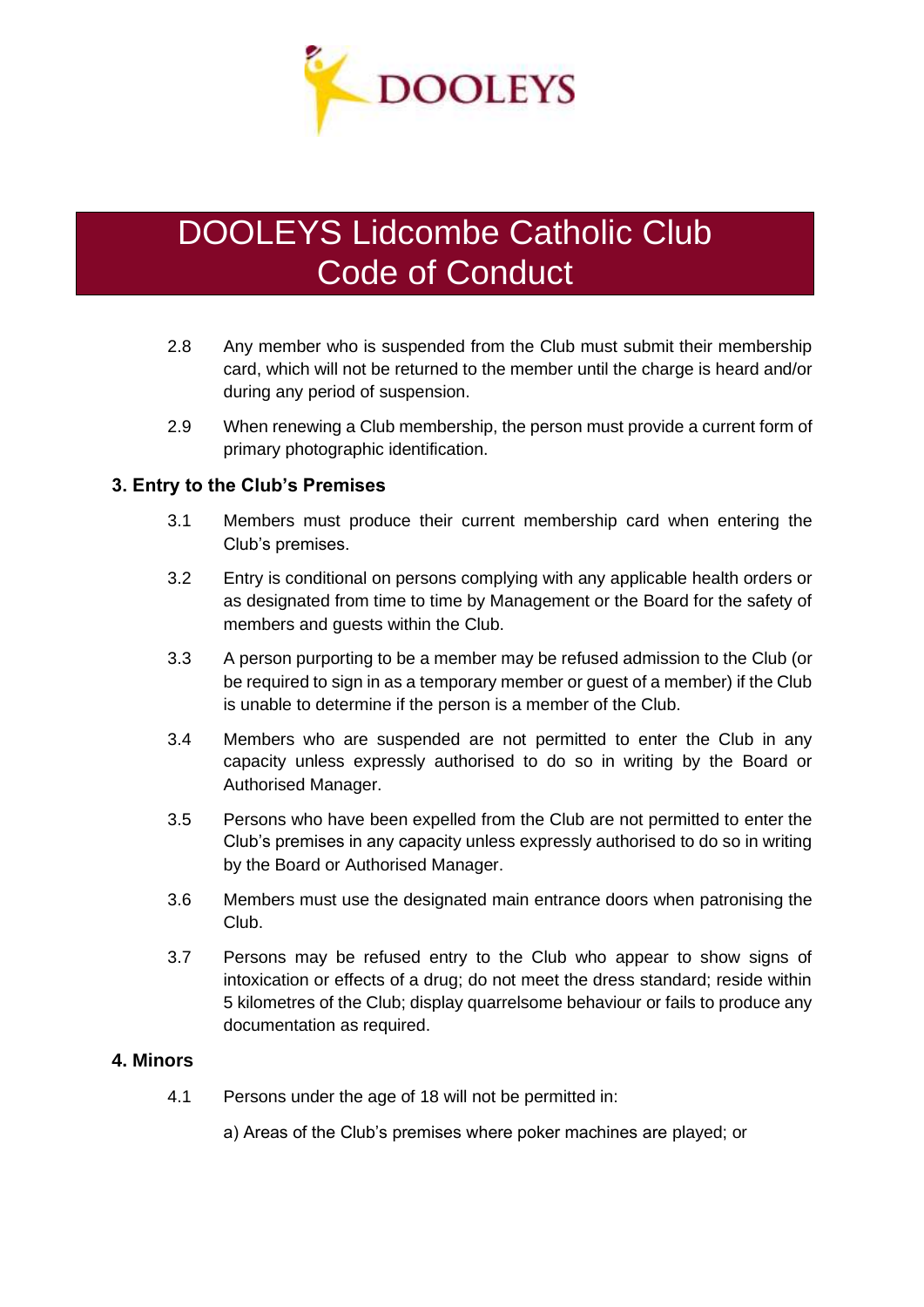

b) Any bar except where it provides the only practical means of access to an unrestricted area or when it is reserved for a private function; or

c) Any restricted area of the Club.

4.2 Persons under the age of 18 are permitted to use unrestricted areas of the Club provided they remain under the strict supervision of a parent or responsible adult.

#### **5. Guest of Members and Temporary Members**

- 5.1 Each member is entitled to bring guests to the Club and each guest's name and address must be recorded with the signature of the member.
- 5.2 Members are directly responsible for the actions of their guests while on club premises and should be careful not to introduce guests indiscriminately.

#### **6. General Conduct**

- 6.1 The following conduct is unacceptable in regard to DOOLEYS operations and members:
	- a) Be intoxicated whilst on the Club's premises;
	- b) Be under the influence of illegal drugs or substances;
	- c) Cheat or defraud the Club or any person in any way whatsoever;
	- d) Be in possession of any offensive weapon or instrument;
	- e) Racially vilify or denigrate any person;

f) Refuse to leave the Club's premises when asked to do so for any reason by an Authorised Manager or any other employee authorised to exercise such a power;

- g) Introduce liquor on to the Club's premises without permission;
- h) Use objectionable or obscene language on the Club's premises;

i) Act in a violent, quarrelsome, abusive or obstructive manner whilst on the Club's premises;

j) Damage Club property;

k) Remove Club property without authority;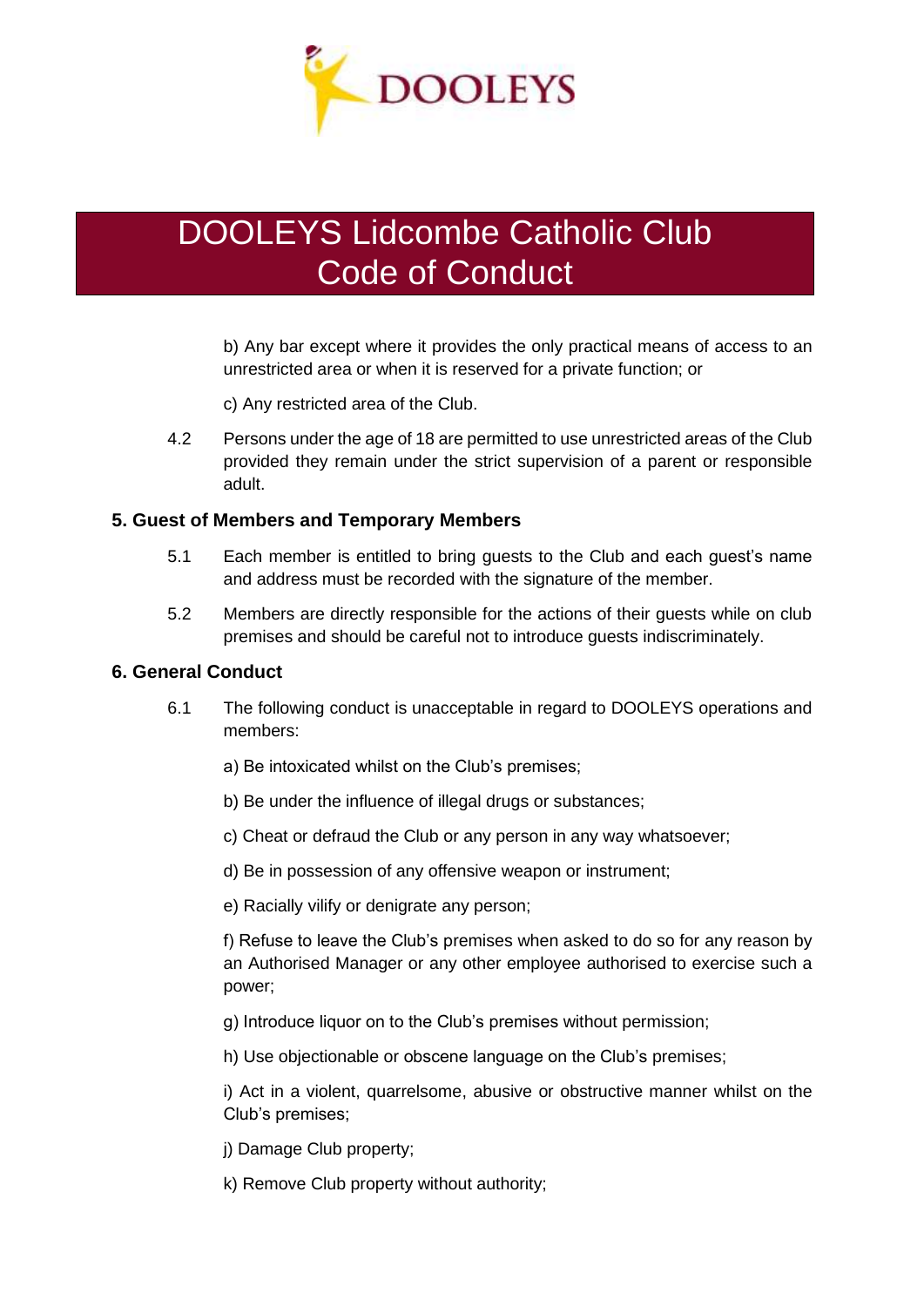

l) Enter, or remain, on the Club's premises at any time that they are not authorised to do so;

m) Disregard the lawful instructions of any Club employees;

n) Cause, whilst on the Club's premises, offence to any member of the Club in a way, which prejudices the good order of the Club or the comfort or welfare of members, their guests or visitors;

o) Gamble on the Club's premises other than as permitted under the Registered Clubs Act and Gaming Machines Act;

p) Whilst on the Club's premises sell, or supply liquor to any person under the age of 18 years;

r) Engage in any unseemly conduct in the immediate vicinity of the Club;

s) Using Mass Information Media (including but not limited to Facebook, YouTube, Twitter, and other online social forums etc (collectively mass information media) for the purpose of deliberately insulting, harassing or unfairly criticizing another member or organisation.

### **7. Trading Hours**

- 7.1 Management may alter the trading hours of the Club premises or any part of the Club's premises.
- 7.2 Members, guests and visitors must vacate the Club's premises as soon as practicable after trading ceases, but in any event no later than 15 minutes after trading ceases.
- 7.3 All persons leaving the Club's premises, must do so quietly and with respect to surrounding neighbours and businesses.
- 7.4 No liquor will be made available, poker machine service rendered, or jackpots paid after trading ceases.

### **8. Food & Beverage**

8.1 Unless otherwise permitted by an Authorised Manager, no food or beverages may be consumed within the Club unless such food has been purchased within the Club's premises.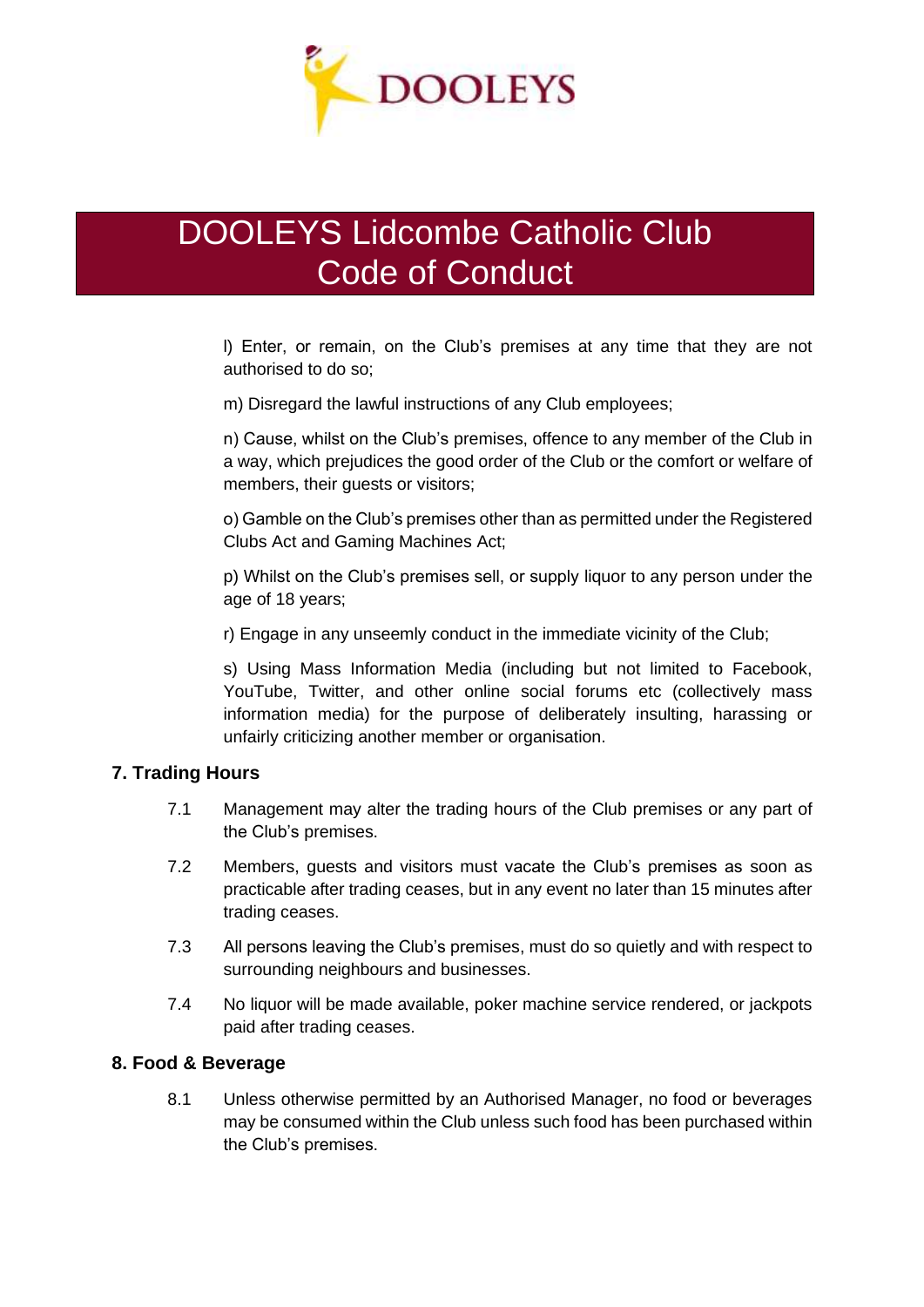

8.2 The removal, from Club premises, of food & beverages purchased or supplied by the Club is prohibited, unless provided as a take away option.

### **9. Prohibition of Canvassing**

- 9.1 No member or guest may on the Club's premises, without written approval by an Authorised Manager:
	- a) Sell goods or services;
	- b) Canvas for or solicit donations, subscriptions or the like; or
	- c) Sell raffle or other tickets for any object or institution.
- 9.2 No member or guest may display or exhibit the following on the Club's premises, without written approval by an Authorised Manager:
	- a) Pamphlet;
	- b) Notice; or
	- c) Other material.

#### **10. Club Dress Standards**

- 10.1 All persons on the Club's premises must comply with the Club's Dress Standard.
- 10.2 DOOLEYS management's decision will be final in assessing the acceptability of a patron's attire and appearance before granting entry to the club.
- 10.3 Neat, Clean and Tidy attire is permitted at all times.
- 10.4 The following dress is NOT permitted:
	- a) Untidy or dirty footwear; Dress Sandals and thongs of an acceptable or fashionable standard are allowed.
	- b) Headwear e.g. Hats, Caps, etc. (Religious Headwear excluded)
	- c) Sporting Attire e.g. Leotards, Bicycle Pants, Football Shorts; (only before 7pm) \*Football Jerseys are only acceptable on Big Match Events.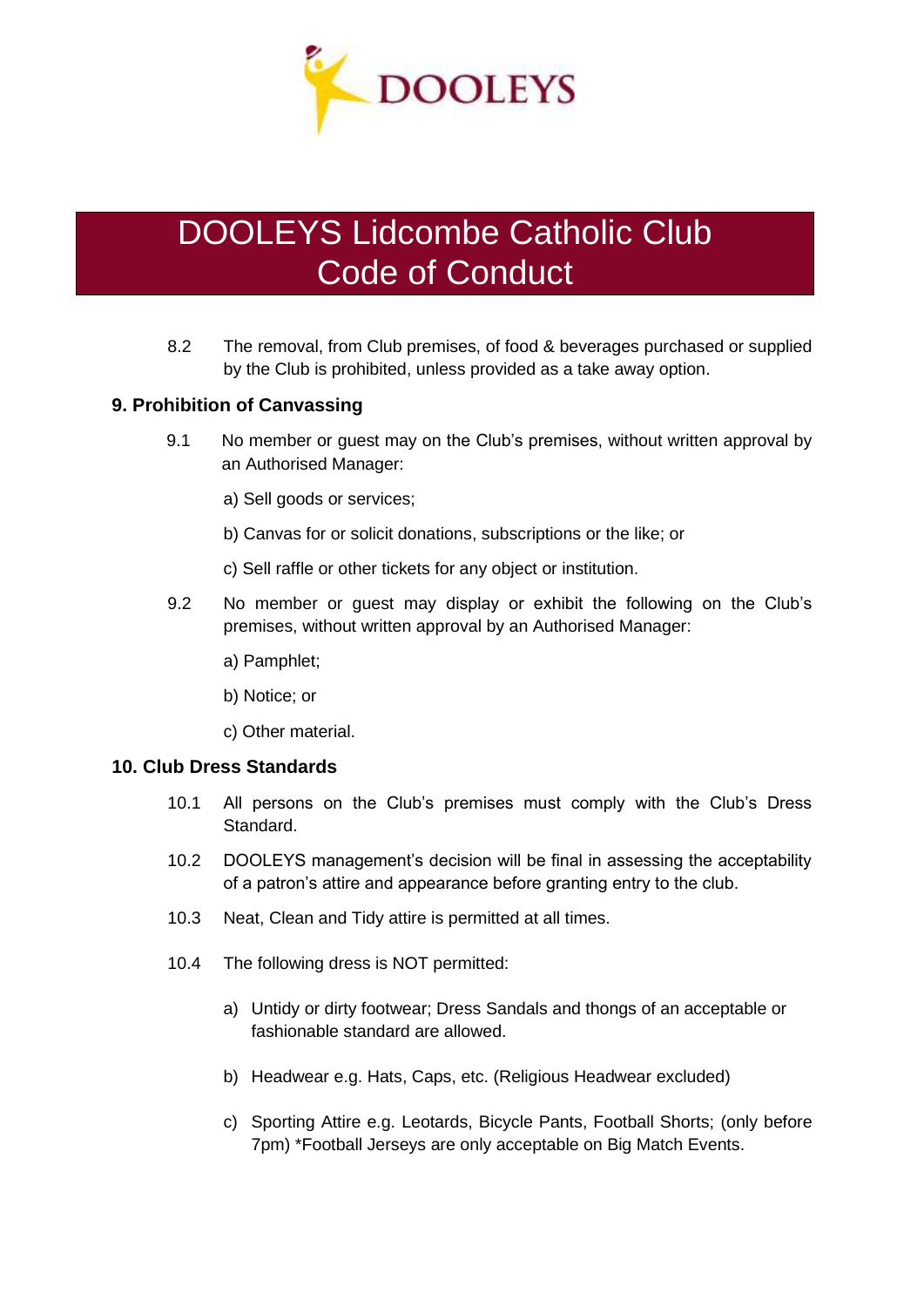

- d) Singlets or Sleeveless Sweatshirts
- e) Colours Gangs, Patches /Other
- f) Offensive, obscene clothing or slogans
- g) Work Wear e.g. Steel Cap Shoes, High Visible Garments (only before 7pm)

### **11. Club Property**

- 11.1 Members must take reasonable care of Club property.
- 11.2 Members must take reasonable care of the Club's equipment.
- 11.3 Members are not permitted to enter the Administrative Areas, or the Boardroom at the Club's premises, unless invited by an authorised person.
- 11.4 Persons must not move, transfer or remove any Club property.

### **12. Use of Club Premises**

12.1 Written approval from the Authorised Manager must, first be obtained for:

a) Use of the address of the Club or of the Club's premises in any advertisement;

b) Use of the address of the Club or of the Club's premises in any circular, letter or document in connection with any business undertaking;

c) Exhibition of any pamphlet, advertisement or notice of any kind on the Club's premises; and

d) Meetings of any description on the Club's premises.

12.2 Any person booking shows, or the use of any rooms at the Club's premises, will do so in accordance with the relevant terms and conditions of the Club.

### **13. Gaming Machines**

13.1 The Club reserves the right to delay, or refuse, the payment of any monies purporting to have been won on any of the Gaming Machines operating in the Club's premises where the Authorised Manager believes, on reasonable grounds, that: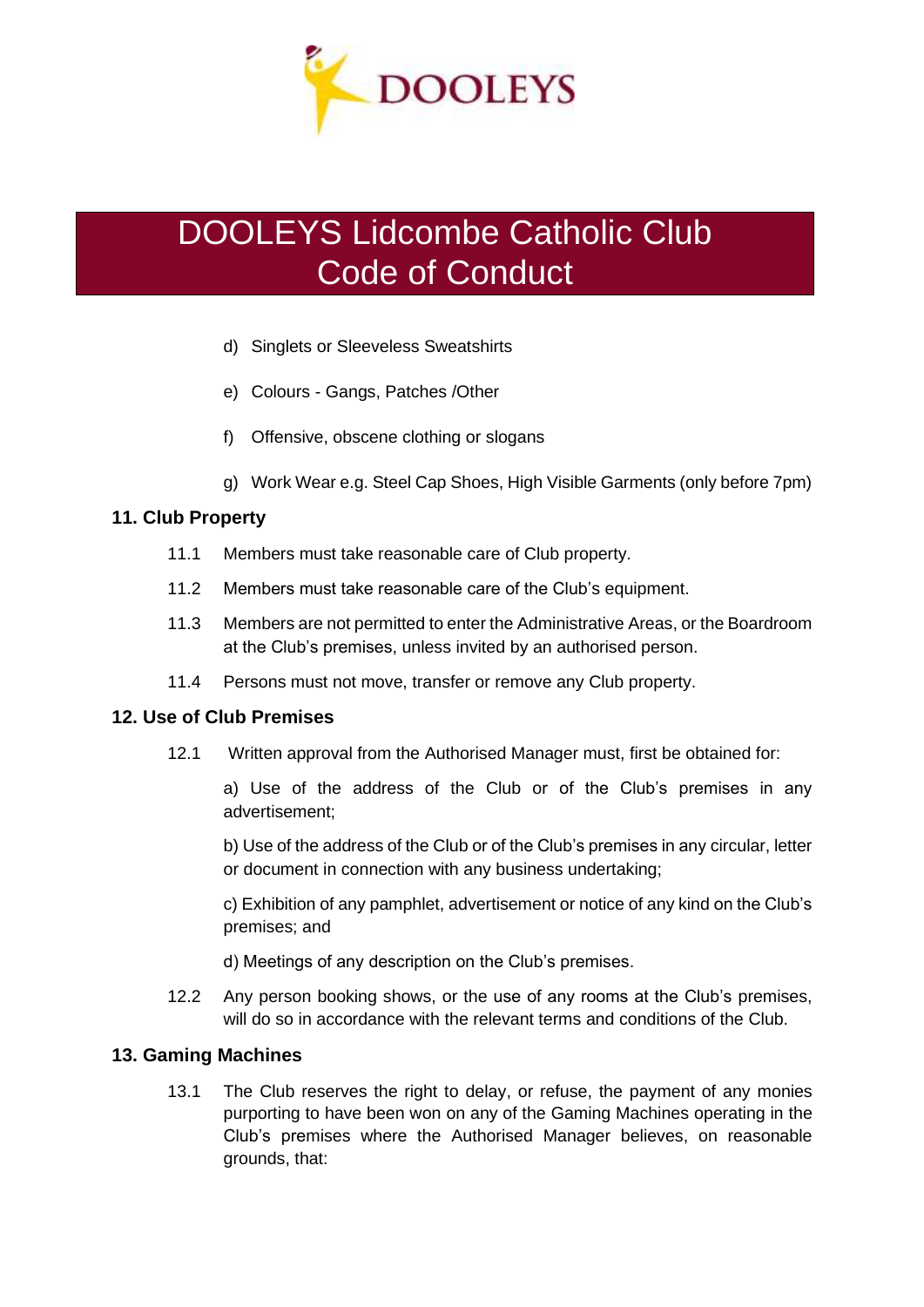

- a) The machine is faulty or has malfunctioned; or
- b) The machine has been manipulated or tampered with; or

c) The person claiming payment has not been signed into the Club in accordance with the Registered Clubs Act.

- 13.2 Persons are not permitted to reserve a machine other than the one they are playing.
- 13.3 No machine will be reserved for more than three (3) minutes unless permissible for Members through use of the Gaming System. A player wanting to use a machine which has been reserved for longer than three (3) minutes must first request an employee of the Club before doing so.
- 13.4 The gaming machines on the Club's premises can only be played by persons who have attained the age of eighteen (18) years and who are lawfully on the Club's premises.
- 13.5 It is the player's responsibility for lost, stolen or unauthorised use of gaming machine tickets and to ensure that he/she has been given the correct amount upon payment of money by the cashier at redemption.
- 13.6 Prizes will be paid by authorised staff and verified pursuant to the Club's procedures.
- 13.7 No Jackpot or prizes will be paid to a player if won before the opening time of the Club or after closing time.
- 13.8 Gaming machine tickets expire 12 months after they are issued. Expired tickets cannot be redeemed. Unclaimed gaming machine prizes are then paid to the Secretary of the NSW Department of Customer Service.
- 13.9 The Club reserves the right to ensure that credits are cleared from gaming machines and attributed to unclaimed payouts before each day's commencement of trade.
- 13.10 The Club reserves the right to refuse any persons the right to play gaming machines on the Club premises.
- 13.11 Any disputes over payment or non-payment by any poker machine will be decided within one week by Management.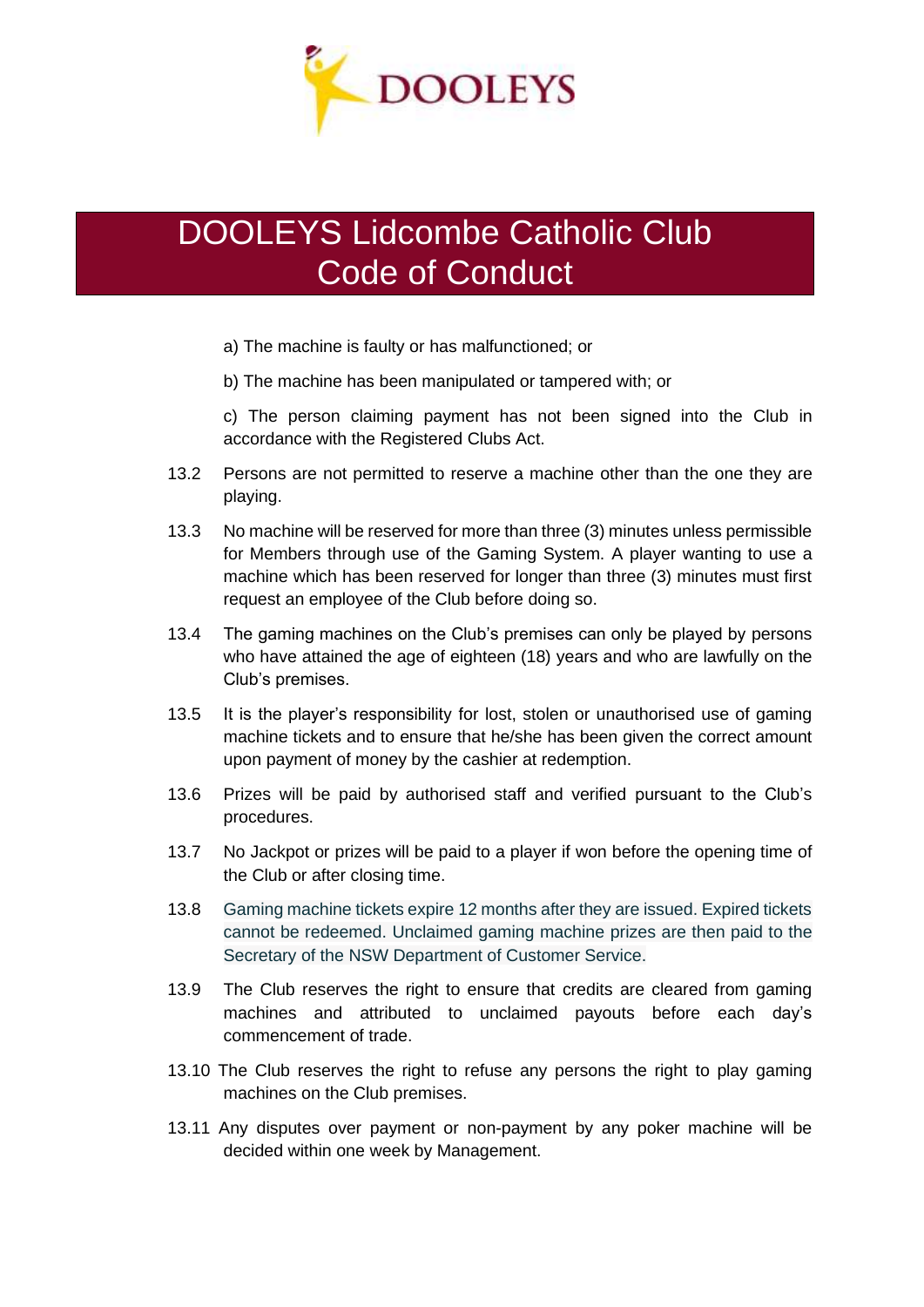

- 13.12 The Club's decision as to whether a gaming machine has malfunctioned or not is final.
- 13.13 If the gaming machine is able to be operated without payment, (except for the playing of "free" games won), it is the player's responsibility to immediately report the malfunction to an employee of the Club.
- 13.14 If the gaming machine overpays, pays on a non-winning combination or otherwise malfunctions, the player must immediately report the malfunction to a Club employee.
- 13.15 Tilting, rocking, manipulating or in any way moving or damaging a Club gaming machine is strictly prohibited.
- 13.16 It is an offence under that Gaming Machines Legislation:

a) To have possession of a device made or adapted, or intended by the person to be used, for interfering with the normal operation of a Club gaming machine;

b) To do anything calculated, or likely, to interfere with the normal operation of a Club gaming machine.

- 13.17 Syndicate play, as evidenced by such actions including, but not limited to, organised group monopolisation of gaming machines, providing payout details of individuals other than those in control of the machine at the time of the win, and individuals playing more than one machine at a time, and any person, member or guest engaging in this conduct may:
	- have any payouts withheld;
	- be asked to leave the premises;
	- be cited to appear before the Disciplinary Committee to show cause why they should not be reprimanded, suspended or expelled.
- 13.18 The Club reserves the right to refuse payments above \$5,000 to any person until such time as approved primary photographic identification has been provided.
- 13.19 Loitering within a designated gaming machine area is not permitted.
- 13.20 The following are prohibited: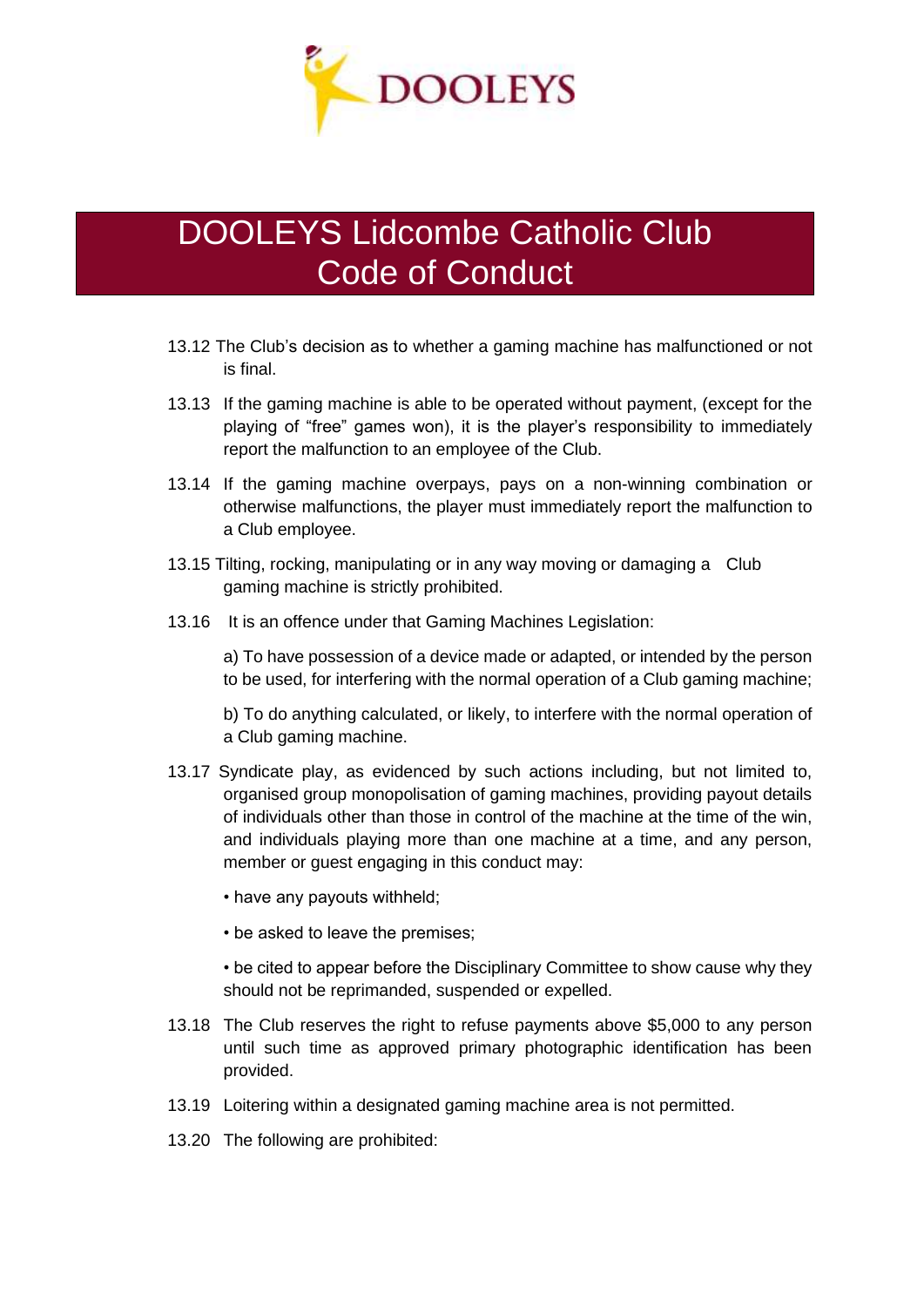

- (a) acquiring or using an accumulated credit or gaming prize ticket, from another person (or allowing that to happen)
- (b) accepting redirection of any gaming machine prize payment (or allowing that to happen)
- (c) within any Club premises holding more than \$10,000 in cash
- (d) inserting amounts in excess of \$100 in total into a gaming machine and then seeking to cash out after no or minimal play
- (e) use of another person's identity or identification material, or
- (f) anything else that is misleading or deceptive in relation to a person's identity;

And it is also a breach of this Code to

- (g) conceal any prohibited conduct
- (h) support, encourage or facilitate any prohibited conduct
- (i) be aware of a reason to suspect possible prohibited conduct and not report that to Club management with full details, or
- (j) not be fully cooperative and forthcoming if asked to assist Club management with any investigation into possible prohibited conduct

### **14. Credit Facilities**

- 14.1 No credit will be extended, in any circumstances, to any person.
- 14.2 No person is to borrow or lend money to another person whilst on Club premises
- 14.3 No cheques will be cashed at the Club.

### **15. Use of the Club's Car Park**

- 15.1 Persons using the Club's car park must drive in a safe manner and follow all directional signage and requirements of the displayed Car Park Rules.
- 15.2 Persons may only park in the Club car park at the Club's premises when they are attending the Club and/or engaged on Club business.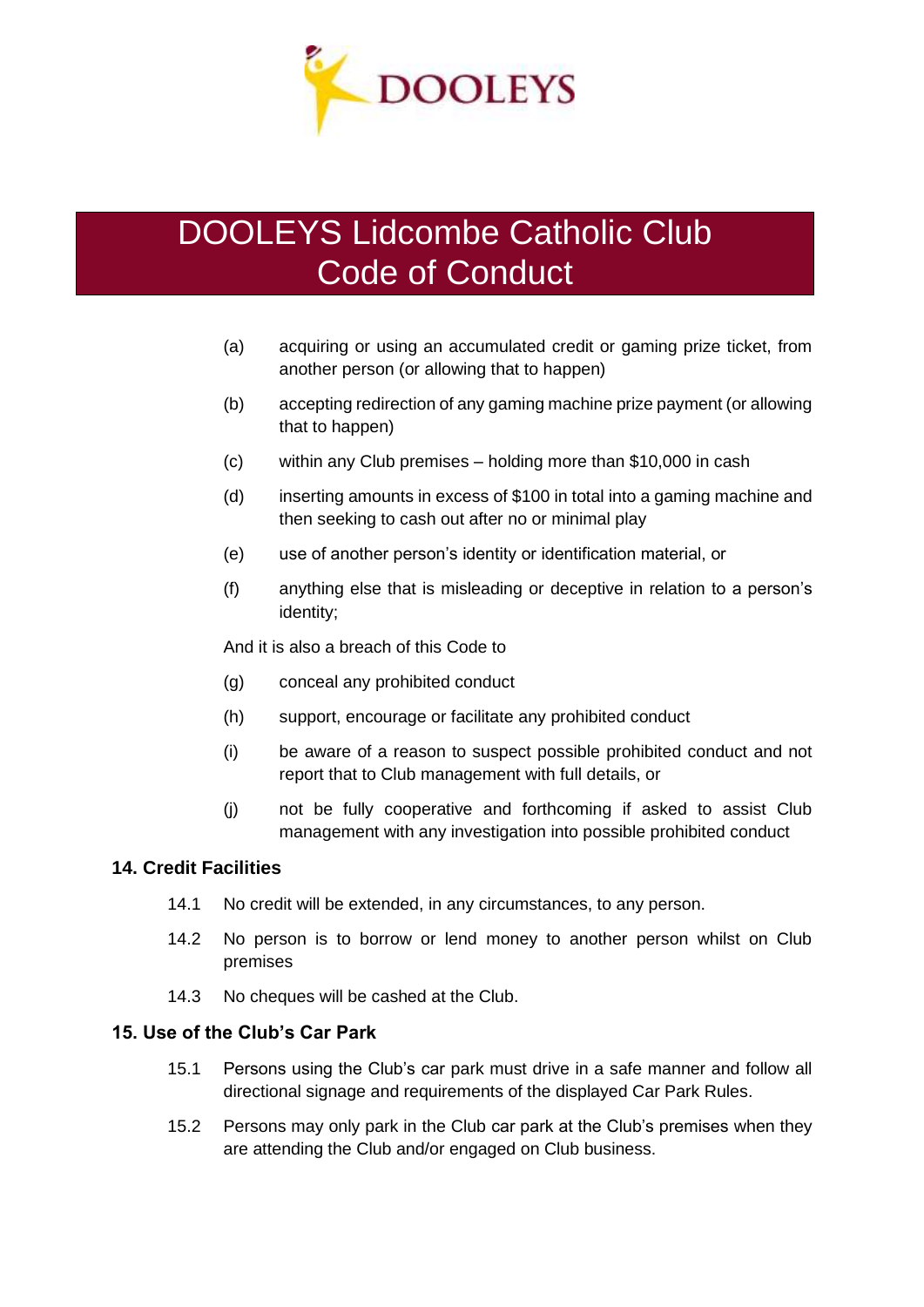

- 15.3 When a person is on the Club's premises, they must comply with any instructions given by a Club employee in relation to the use of the car park and parking.
- 15.4 All persons use the Club's car park at their own risk. The Club is not responsible for damage or theft to vehicles or vehicle contents.
- 15.5 Persons must observe all car parking directions.
- 15.6 Children and animals are not to be left unattended in cars or other vehicles.

#### **16. Promotions**

- 16.1 All promotions, unless when the rules of an individual promotion specify otherwise, are for financial members.
- 16.2 All promotions are to be conducted in strict adherence to the conditions as approved by any relevant Government Department.
- 16.3 In the event of a dispute, the matter will be decided by an authorised representative within one week;
- 16.4 If the Club is unable to give judgment on any dispute, the matter may be referred to the relevant Government Department.

#### **17. General Rules**

- 17.1 No dogs or other animals will be allowed on the Club premises or grounds unless special permission is granted by Management or otherwise permitted by law (for example, guide dogs).
- 17.2 No person shall enter any prohibited area in the Club.
- 17.3 No member or visitor is to conduct a petition on the Club premises without the prior approval of the Board.
- 17.4 No photographs or videos are to be taken within the licensed gaming areas. No photographs or videos are to be taken of any device or medium that contains member's information. No photograph or videos can be taken of any person without their prior approval.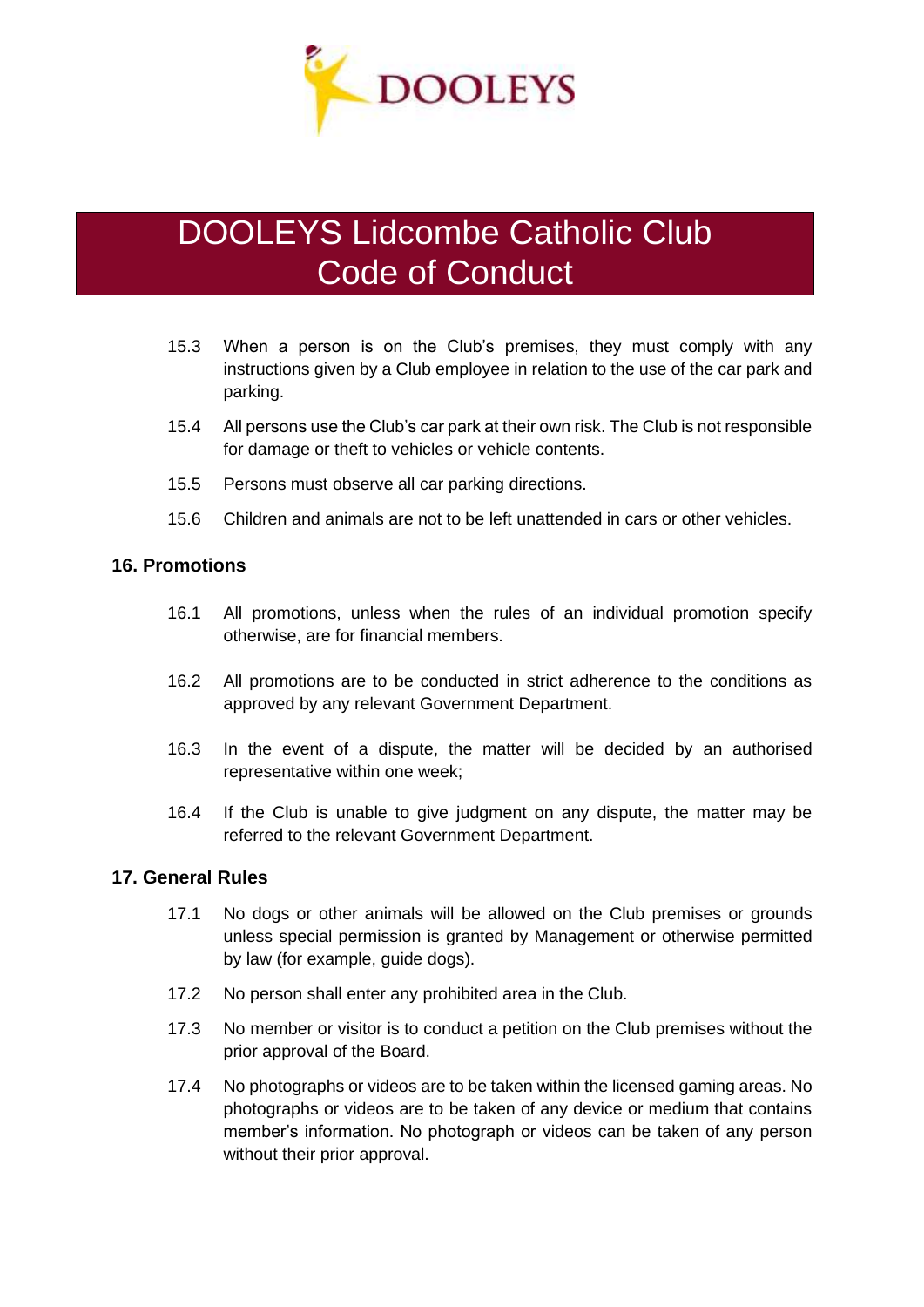

17.5 Items found within the venue are to be handed to an employee for the Club to return to its rightful owner, including and not limited to cash, gaming tickets, and personal property.

#### **18. Play on Greens – DOOLEYS Club Venues**

- 18.1 The General Manager at any DOOLEYS Bowling Club venue will have the responsibility for determining the following in relation to the greens:
	- a) When greens are open for play; and
	- b) Which rinks are available for play.
- 18.2 Members must not instruct or interfere with the Head Greenkeeper carrying out his duties.

#### **19. Health + Fitness**

- 19.1 In order to access DOOLEYS Health and Fitness Centre you must be a current member of DOOLEYS Lidcombe Catholic Club.
- 19.2 Abusive, disruptive, aggressive or offensive behaviour and or language will not be tolerated.
- 19.3 The Club has a zero-tolerance policy towards harassment of patrons and staff.
- 19.4 You are responsible to ensure that you correctly use any equipment, including adjustments and settings. If you are in doubt, please ask our staff for assistance.
- 19.5 At all times within the facility, you must be reasonably attired and observe reasonable common standards of modesty.

#### **20. Courtesy Bus Service**

20.1 The Courtesy Bus Services is for the use of DOOLEYS Lidcombe Catholic Club Members and their Guests only and as such, a financial Membership Card must be presented to the Driver upon boarding in order to be eligible to travel on the service.